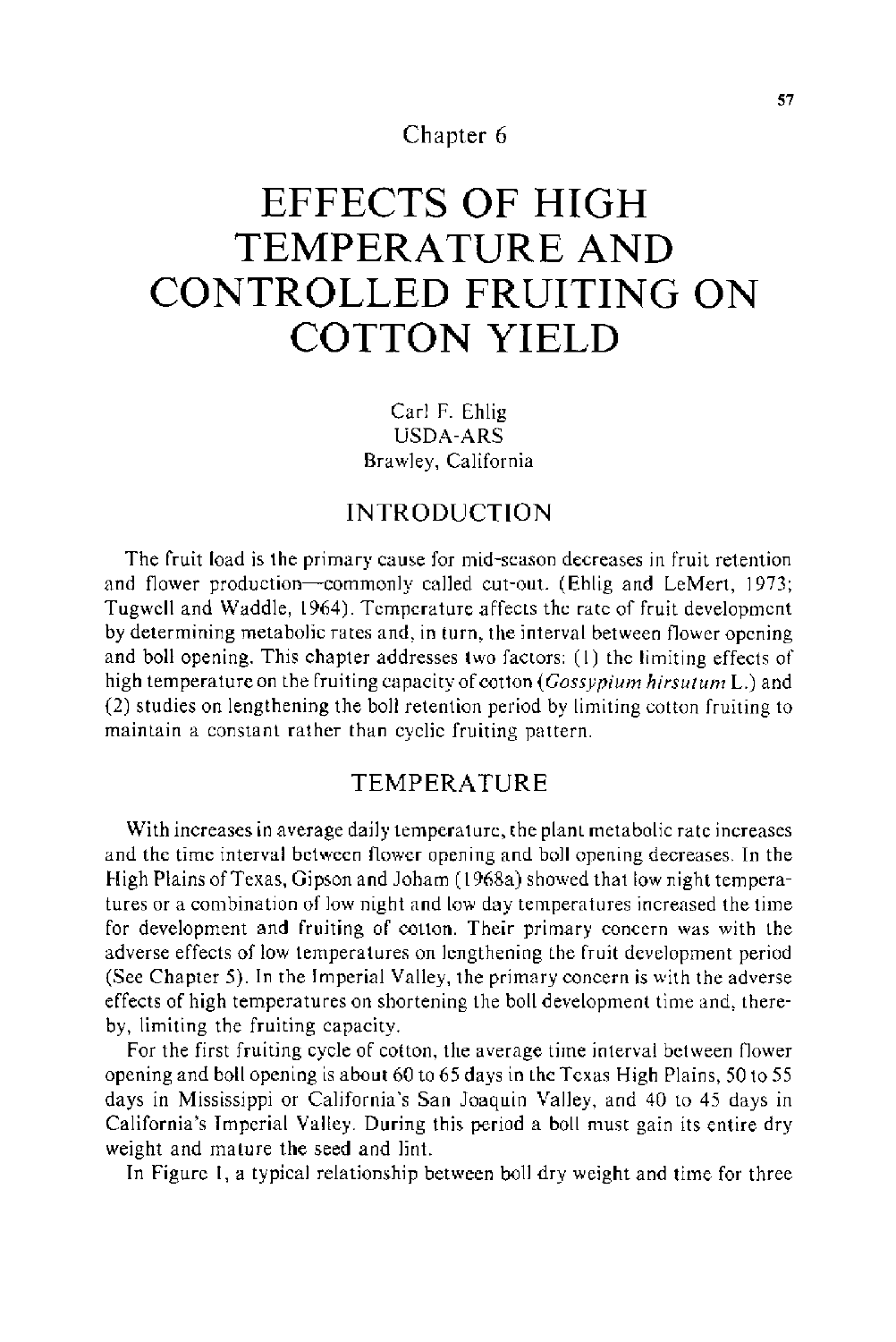

Figure I. Average boll dry weight, in grams, as a function of days after flower opening for Deltapine 16 cultured on single (o) and double  $(\Delta)$  row beds. (Proceedings 1972 Beltwide Cotton Production Research Conferences, pg. 42).

flowering dates is shown for Deltapine 16 at Brawley California. Boll dry weight gain was similar for double or single row beds with 1 meter between centers. The three dates bracketed the ranges in medium to high flowering rates and high to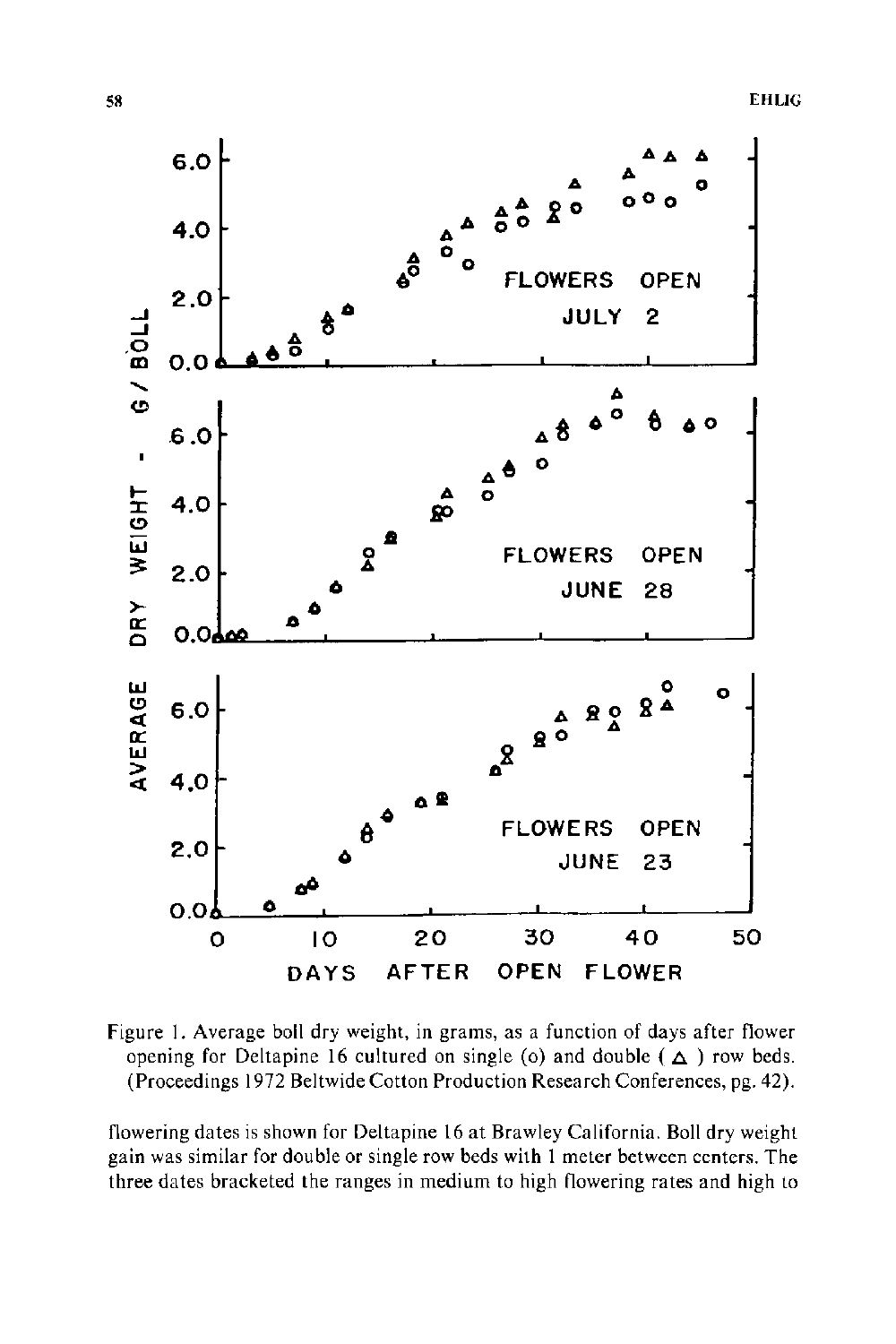#### HEAT STRESS 59

low boll retention rates. For an individual cotton boll, the daily gain in dry weight was greatest and nearly constant between days 6 and 32. Baker and Hesketh (1969) showed a similar type relationship with Deltapine Smooth Leaf in Mississippi, except that the time period was longer. In our tests, about 80 percent of the final boll dry weight was seed cotton and 20 percent was carpel and receptacle tissue.

The shorter the time period between flower opening and boll opening, the more photosynthate is required per day per unit of boll or fruit production. Since potential solar irradiation is very similar across the Cotton Belt during the major period of boll production, the maximum potential fruit load is inversely related to the photosynthate required/boll/day or with the average daily temperature. Based on the photosynthate required/boll/day, the upper limit of cotton fruiting capacity during the first fruiting cycle seems to be about  $2240$  to  $2520$  kg/ha (4 to  $4\frac{1}{2}$  bales/acre) in the Texas High Plains, 1960 to 2240 kg/ha (3 $\frac{1}{2}$  to 4 bales) in the San Joaquin Valley and Mississippi, and 1400 to 1680 kg/ha (2% to 3 bales/ acre) in southeastern California and southwestern Arizona (See Chapter 16). This assumes that plants completely cover the soil surface before the fruit load completely represses vegetative growth. The highest yields from the first fruiting cycle in the Imperial Valley have occurred when early spring temperatures were higher and late spring and early summer temperatures were lower than normal.

In past years, valleys in southeastern California and southwestern Arizona have recorded yields of 2240 to 2520 kg/ha (4 to 4½ bales/acre), but this was for total yield from two fruiting cycles, and it was before the current pink bollworm *(Pectinophora gossypiella)* invasion and subsequent secondary problems with cotton leaf perforator *(Bucculatrip thurberiella)* and tobacco budworm *(Heliothis virescens).* 

Researchers have studied, and are currently studying, cultural practices to complete cotton production by early September and, thereby, minimize the numbers of overwintering diapausing larvae of the pink bollworm. Present emphasis is to alter the spacial planting configurations from standard practices to obtain early coverage of plants over the soil surface and obtain earlier crop maturity of the first fruiting cycle.

What is really needed to increase yields in the lower elevation valleys of southeastern California and southwestern Arizona is an additional 10 to 20 days in the time interval for development from flower opening to boll opening to fully utilize the long summer season. Such a cultivar would produce a potential yield of 2240 kg/ha (4 bales/acre), or more, from one fruiting cycle and still permit termination of pink bollworm-susceptible fruiting structures by early September. It would also delay cut-out until September, which would limit the number of fruiting structures produced during the critical diapausing period for pink bollworm and would discourage farmers from attempting to obtain a second fruiting cycle. This suggested cultivar would only be adapted to hot climates like the lower elevation valleys of California and Arizona. It should also possess the same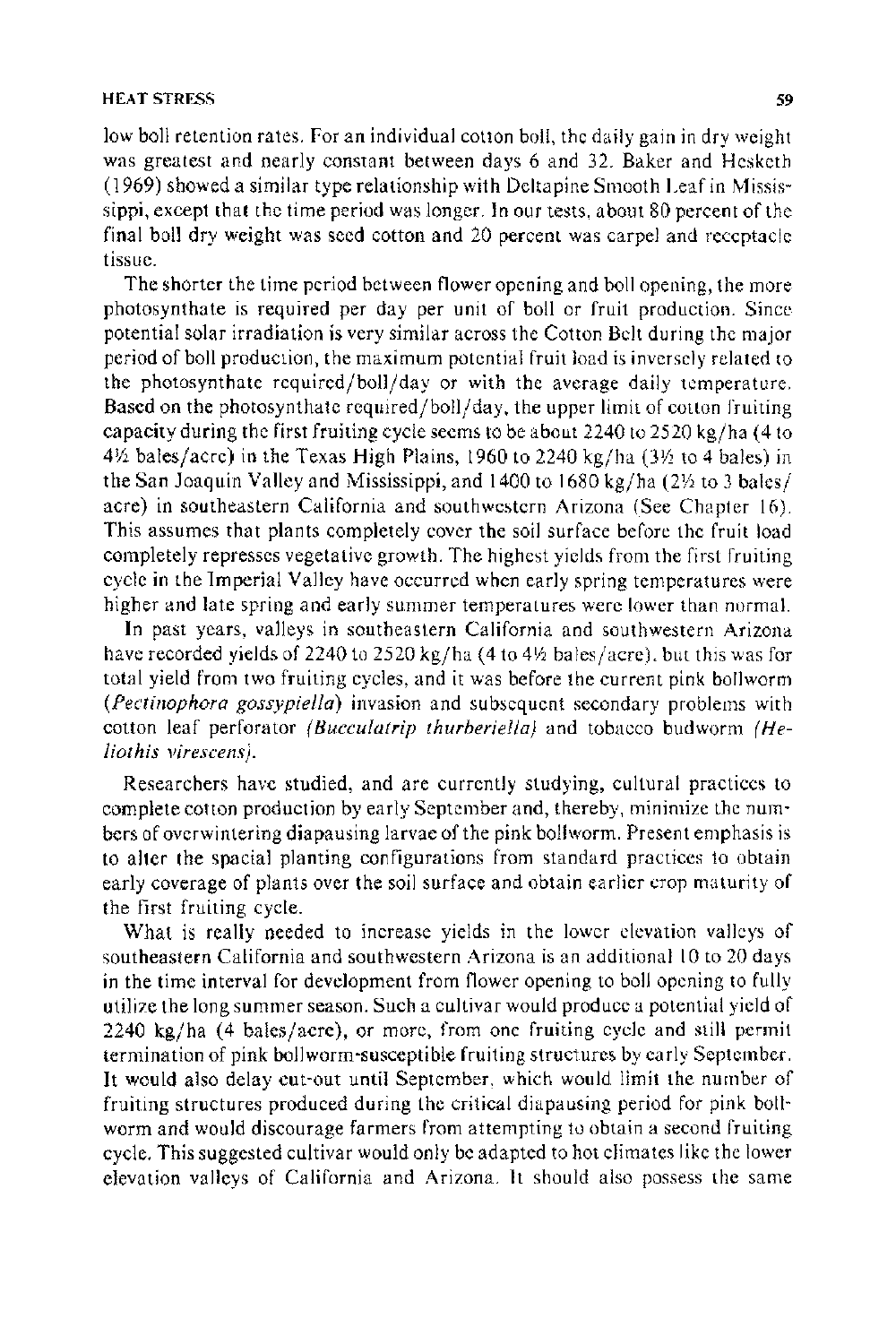efficiency for converting photosynthate to seed cotton and lint as present cultivars.

I am not aware of a sufficient range in genetic variability for this character, nor have I heard of a chemical treatment that will decrease the boll development rate without adversely affecting photosynthate conversion efficiency. Plant breeders should seek a genetic factor or factors for this character.

## CONTROLLED FRUITING

During 1968 to 1970, studies were conducted to test a hypothesis that seed cotton and lint yield would be increased by limiting boll retention during the early period of high boll retention and thereby lengthen the period of boll retention. This would prevent mid-season cessation in fruiting and flowering, or at least delay it, with resultant higher early season yields.



Figure 2. Ln (boll dry weight, in grams) as a function of time after flower opening during the first fruiting cycle for Deltapine 16 cultured at Brawley, California, in 1969, 1970, and 1971. (Numbers within the graph indicate the number of samples with the same average).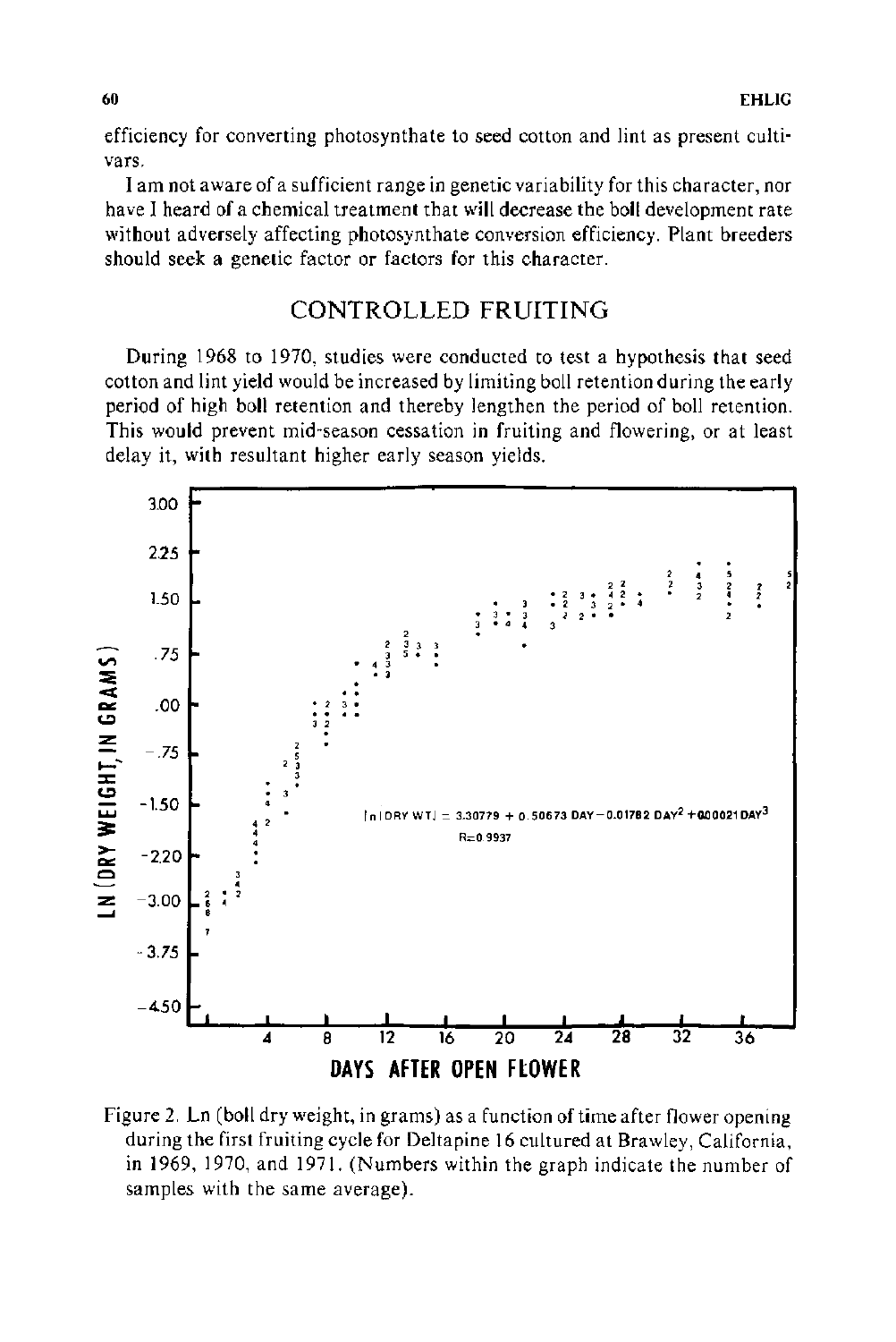**HEAT** STRESS



Figure 3. Average cumulative gain in boll dry weight in a 4-m length of Deltapine 16 under seven different fruiting treatments in 1969. Fruiting was graded from normal in treatment 6 to the most limited in treatment 2. Treatments 7 and 8 were alternate weekly flower removal and delayed date to first fruit retention, respectively.

Open flowers were counted daily and either tagged or removed (by hand) to obtain different levels of fruit loading. Retained bolls were counted after opening